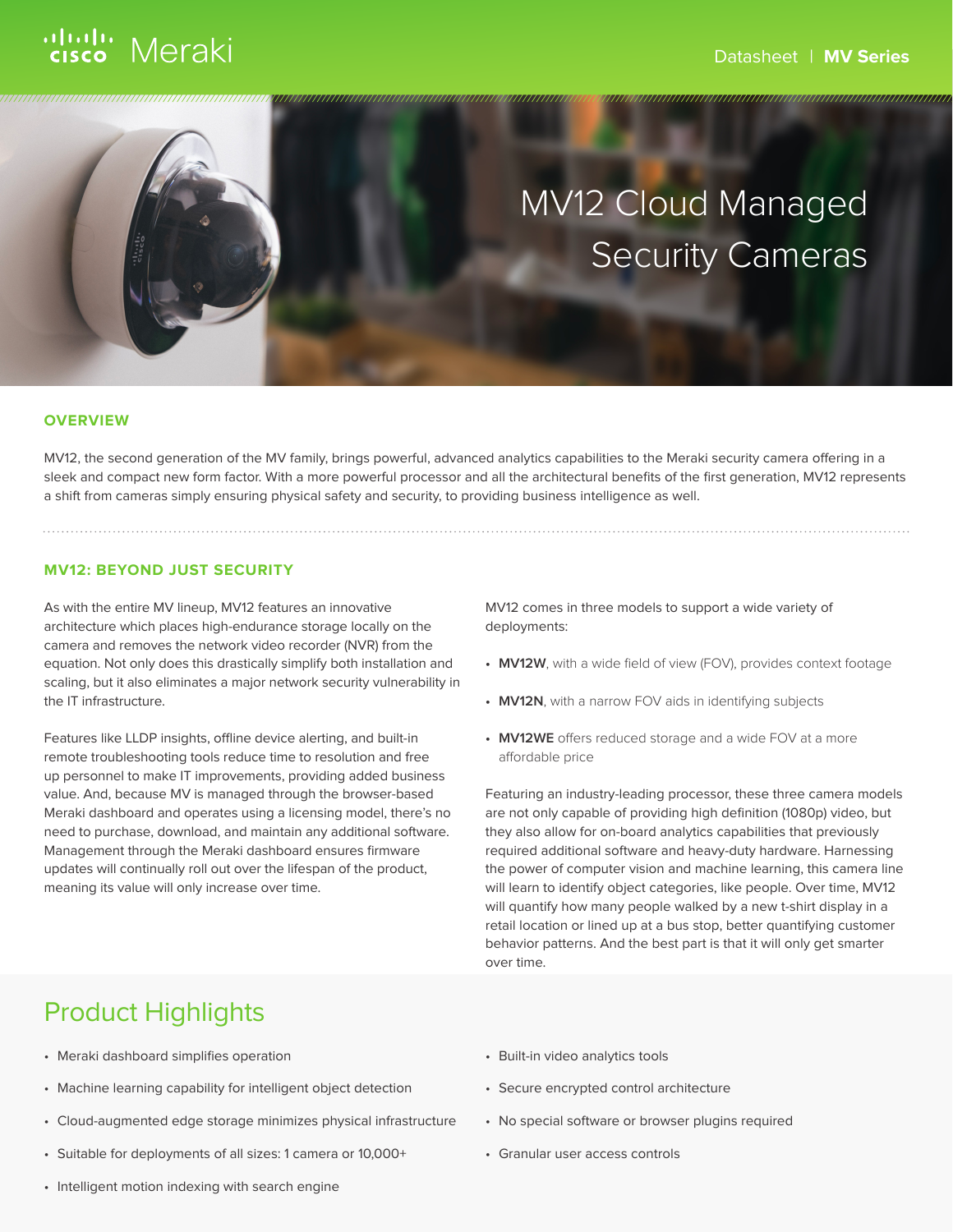

#### **CUTTING EDGE ARCHITECTURE**

Meraki's expertise in distributed computing has come to the security camera world. With cloud-augmented edge storage, MV cameras provide ground breaking ease of deployment, configuration, and operation. Completely eliminating the Network Video Recorder (NVR) not only reduces equipment CAPEX, but the simplified architecture also decreases OPEX costs.

Each MV camera comes with integrated, ultra reliable, industrial-grade storage. This cutting edge technology allows the system to efficiently scale to any size because the storage expands with the addition of each camera. Plus, administrators can rest easy knowing that even if the network connection cuts out, the cameras will continue to record footage.

#### **OPTIMIZED RETENTION**

MV takes a unique approach to handling motion data by analyzing video on the camera itself, but indexing motion in the cloud. This hybrid motion-based retention strategy plus scheduled recording give users the ability to define the video retention method that works best for every deployment.

The motion-based retention tool allows users to pick the video bit rate and frame rate to find the perfect balance between storage length and image quality. All cameras retain continuous footage as a safety net for the last 72 hours before intelligently trimming stored video that contains no motion.

Determine when cameras are recording, and when they're not, with scheduled recording. Create schedule templates for groups of cameras and store only what's needed, nothing more. Turn off recording altogether and only view live footage for selective privacy.

Best of all, the dashboard provides a real-time retention estimate for each camera, removing the guesswork.

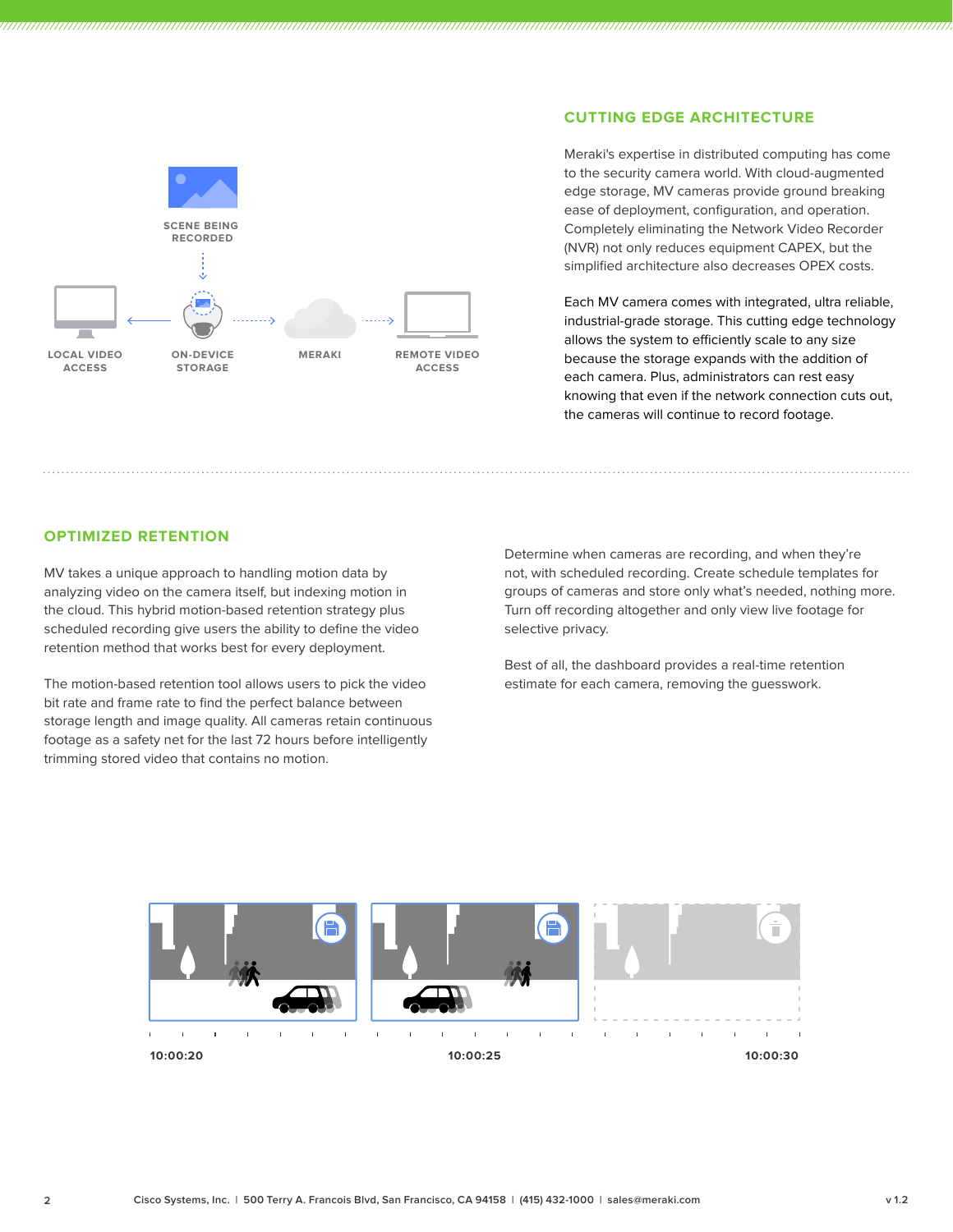

#### **ISOLATE EVENTS, INTELLIGENTLY**

Meraki MV cameras use intelligent motion search to quickly find important segments of video amongst hours of recordings. Optimized to eliminate noise and false positives, this allows users to retrospectively zero-in on relevant events with minimal effort.

MV's motion indexing offers an intuitive search interface. Select the elements of the scene that are of interest and dashboard will retrieve all of the activity that occurred in that area. Laptop go missing? Drag the mouse over where it was last seen and quickly find out when it happened and who was responsible.

#### **ANALYTICS, BUILT RIGHT IN**

With an industry-leading processor onboard every MV12 camera, advanced analytics, including computer vision and machine learning are now easy, scalable, and cost effective to implement. MV12 can detect what's a person—and what's not—to enable features like people counting over time. You'll gain valuable insights into office foot traffic and your customers' behavior patterns with a single security camera solution—no servers, special software, or dedicated cameras required.

Motion heat maps provide an overview of relative motion in a given area hour-by-hour or day-by-day, helping you to paint a picture of general motion trends. Start expecting more from your cameras than just security.







#### **EASY TO ACCESS, EASY TO CONTROL**

There is often a need to allow different users access but with tailored controls appropriate for their particular roles. For example, a receptionist needing to see who is at the front door probably does not need full camera configuration privileges.

The Meraki dashboard has a set of granular controls for defining what a user can or cannot do. Prevent security staff from changing network settings, limit views to only selected cameras, or restrict the export of video: you decide what is possible.

With the Meraki cloud authentication architecture, these controls scale for any organization and support Security Assertion Markup Language (SAML) integration.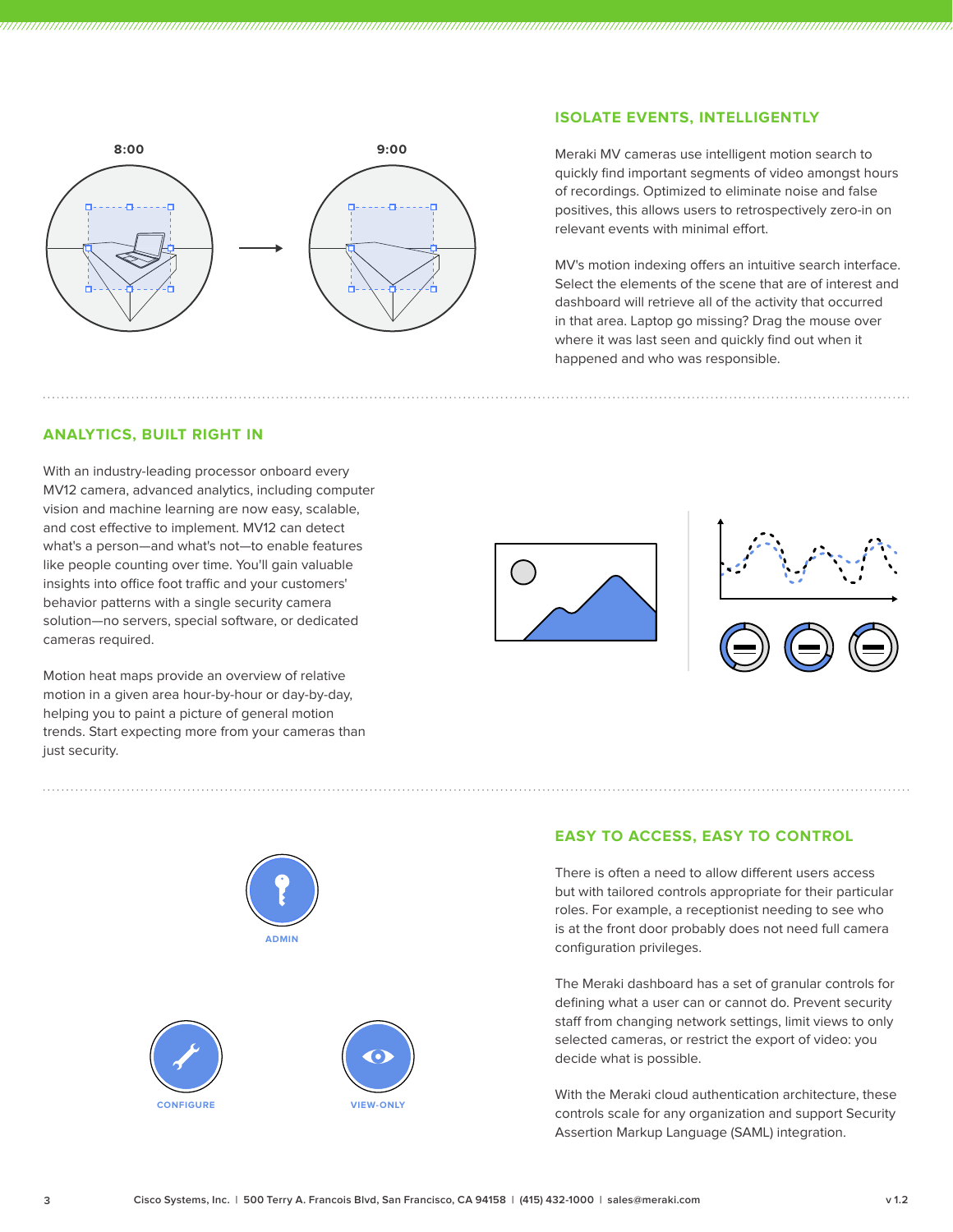#### **SIMPLY CLOUD-MANAGED**

Meraki's innovative GUI-based dashboard management tool has revolutionized networks around the world, and brings the same benefits to networked video surveillance. Zero-touch configuration, remote troubleshooting, and the ability to manage distributed sites through a single pane of glass eliminate many of the headaches security administrators have dealt with for decades. Best of all, dashboard functionality is built into every Meraki product, meaning additional video management software (VMS) is now a thing of the past.

Additionally, features like the powerful drag-anddrop video wall help to streamline remote device management and monitoring — whether cameras are deployed at one site, or across the globe.





#### **SECURE AND ALWAYS UP-TO-DATE**

Centralized cloud management offers one of the most secure platforms available for camera operation. All access to the camera is encrypted with a public key infrastructure (PKI) that includes individual camera certificates. Integrated two-factor authentication provides strong access controls. Local video is also encrypted by default and adds a final layer of security that can't be turned off.

All software updates are managed automatically for the delivery of new features and to enable rapid security updates. Scheduled maintenance windows ensure the MV family continues to address users' needs with the delivery of new features as part of the all-inclusive licensed service.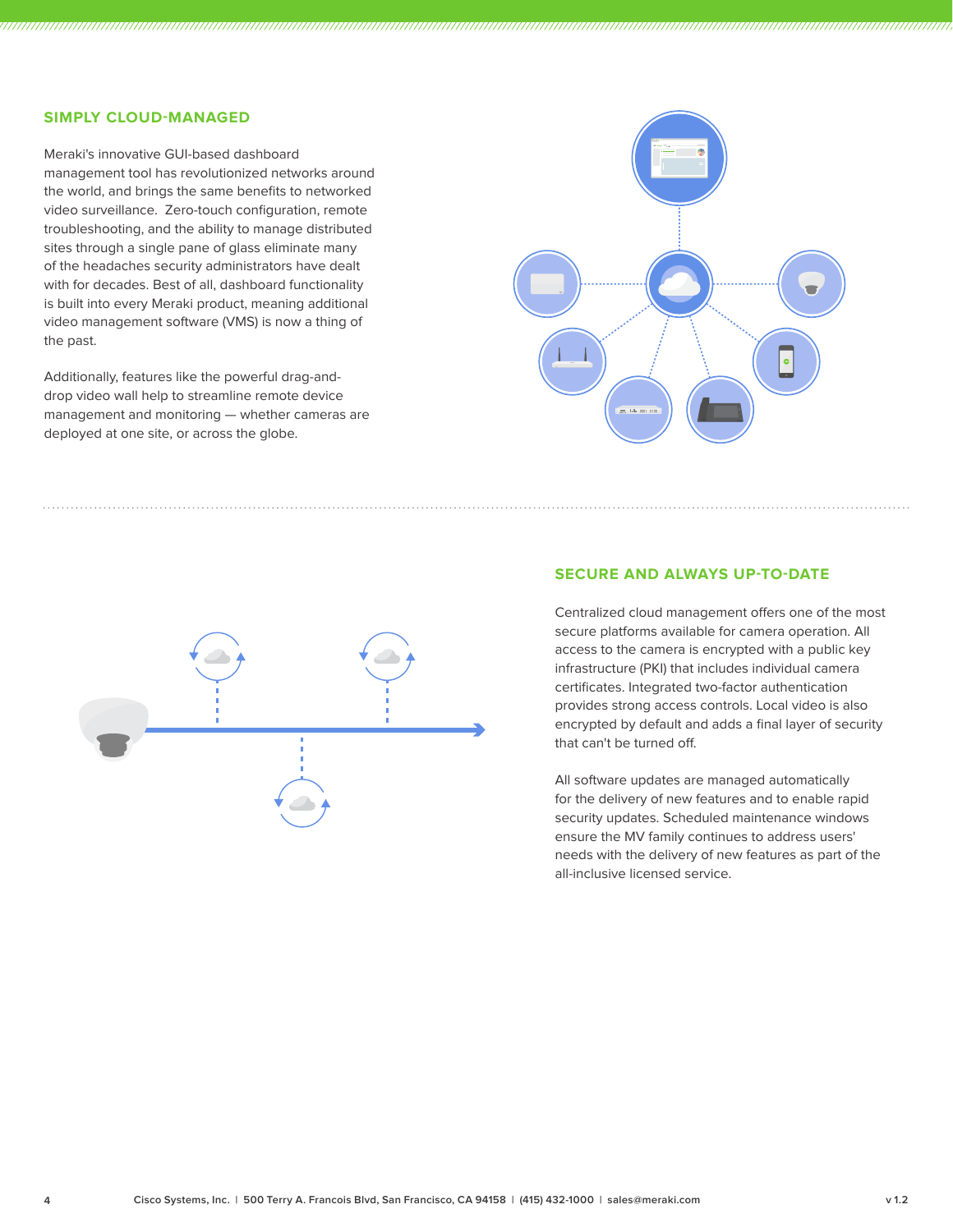## Camera Specifications

| Camera                                                                            | Shared video wall with individual layouts supporting multiple cameras           |
|-----------------------------------------------------------------------------------|---------------------------------------------------------------------------------|
| 1/3" 4MP (2688x1520) progressive CMOS image sensor                                | Selective export capability with cloud proxy (with watermarked timestamps)      |
| 128GB high endurance solid state storage (MV12WE)                                 | Highly granular view, review, and export user permissions with SAML integration |
| 256GB high endurance solid state storage (MV12N and MV12W)                        | Motion heat maps for relative hourly or day-by-day motion overview              |
| 2.8mm focal length fixed lens (MV12W and MV12WE)                                  | Motion alerts                                                                   |
| 3.8mm focal length fixed lens (MV12N)                                             |                                                                                 |
| f/1.8 aperture                                                                    | <b>Wireless</b>                                                                 |
| Field of view:                                                                    | 2.4 GHz 802.11b/g/n radio                                                       |
| Horizontal 114° (MV12W and MV12WE)                                                | 5 GHz 802.11a/n/ac radio                                                        |
| Horizontal 73° (MV12N)                                                            | Supported frequence bands (country-specific restrictions apply):                |
| Vertical 61° (MV12W and MV12WE)                                                   | 2.412 - 2.484 GHz                                                               |
| Vertical 44° (MV12N)                                                              | 5.150 - 5.250 GHz (UNII-1)                                                      |
| Diagonal 132° (MV12W and MV12WE)                                                  | 5.250 - 5.350 GHz (UNII-2)                                                      |
| Diagonal 86° (MV12N)                                                              | 5.470 - 5.600, 5.660 - 5.725 GHz (UNII-2e)                                      |
| 1/30s to 1/32,000s shutter speed                                                  | 5.725 - 5.825 GHz (UNII-3)                                                      |
| Minimum illumination 0.18 Lux (standard recording) and 0.01 Lux (night mode)      |                                                                                 |
| Built-in IR illuminators, effective up to 15m (49ft)                              | 802.11ac and 802.11n capabilities                                               |
|                                                                                   | 1x1 with one spatial stream                                                     |
| Video                                                                             | MU-MIMO support                                                                 |
| 1080p HD video recording (1920x1080) with H.264 encoding, up to 20fps             | 20 and 40 MHz channels (802.11n)                                                |
| Cloud augmented edge storage (locally stored video with metadata in the cloud)    | 20, 40, and 80 MHz channels (802.11ac)                                          |
| Optimized retention settings (scheduling and motion-based) for variable retention | Up to 256 QAM on boath 2.4 GHz and 5 GHz bands                                  |
| Up to 40 days of video storage per camera*                                        |                                                                                 |
| Direct live streaming with no client software (native browser playback)**         | Antenna                                                                         |
| Stream video anywhere with automatic cloud proxy                                  | Integrated omni-directional antennas                                            |
| High dynamic range (HDR)                                                          |                                                                                 |
|                                                                                   | <b>Security</b>                                                                 |
| <b>Data Security</b>                                                              | WPA, WPA2-PSK, WPA2-Enterprise with 802.1X                                      |
| Full disk encryption (AES 256-bit)                                                | EAP-TTLS                                                                        |
| Automatically purchased and provisioned TLS certificates (publicly-signed)        | TKIP and AES encryption                                                         |
| Management encryption and two-factor authentication                               | 802.11w support for Management Frame Protection                                 |
|                                                                                   |                                                                                 |
| Networking                                                                        | <b>Quality of service</b>                                                       |
| 1x 10/100/1000 Base-T Ethernet (RJ45)                                             | <b>DSCP</b> traffic marking                                                     |
| Dual band WLAN with antenna diversity supporting 2.4GHz and 5GHz                  |                                                                                 |
| 802.11 a/b/g/n/ac                                                                 | Environment                                                                     |
| <b>DSCP</b> traffic marking                                                       | Starting temperature: 0°C - 40°C (32°F - 104°F)                                 |
|                                                                                   | Working temperature: 0°C - 40°C (32°F - 104°F)                                  |
|                                                                                   |                                                                                 |
| <b>Features</b>                                                                   | Power                                                                           |
| Cloud managed with complete integration into the Meraki dashboard                 | Power consumption 12.95W maximum via 802.3af PoE                                |
| Plug and play deployment with self-configuration                                  |                                                                                 |
| Dynamic day-to-night transition with IR illumination                              |                                                                                 |

Noise optimized motion indexing engine with historical search

 $\overline{\phantom{a}}$ 

**Contract Contract Contract** 

<u> 1980 - Johann Barnett, fransk politiker (</u>

**Contract Contract** 

**Contract Contract Contract**